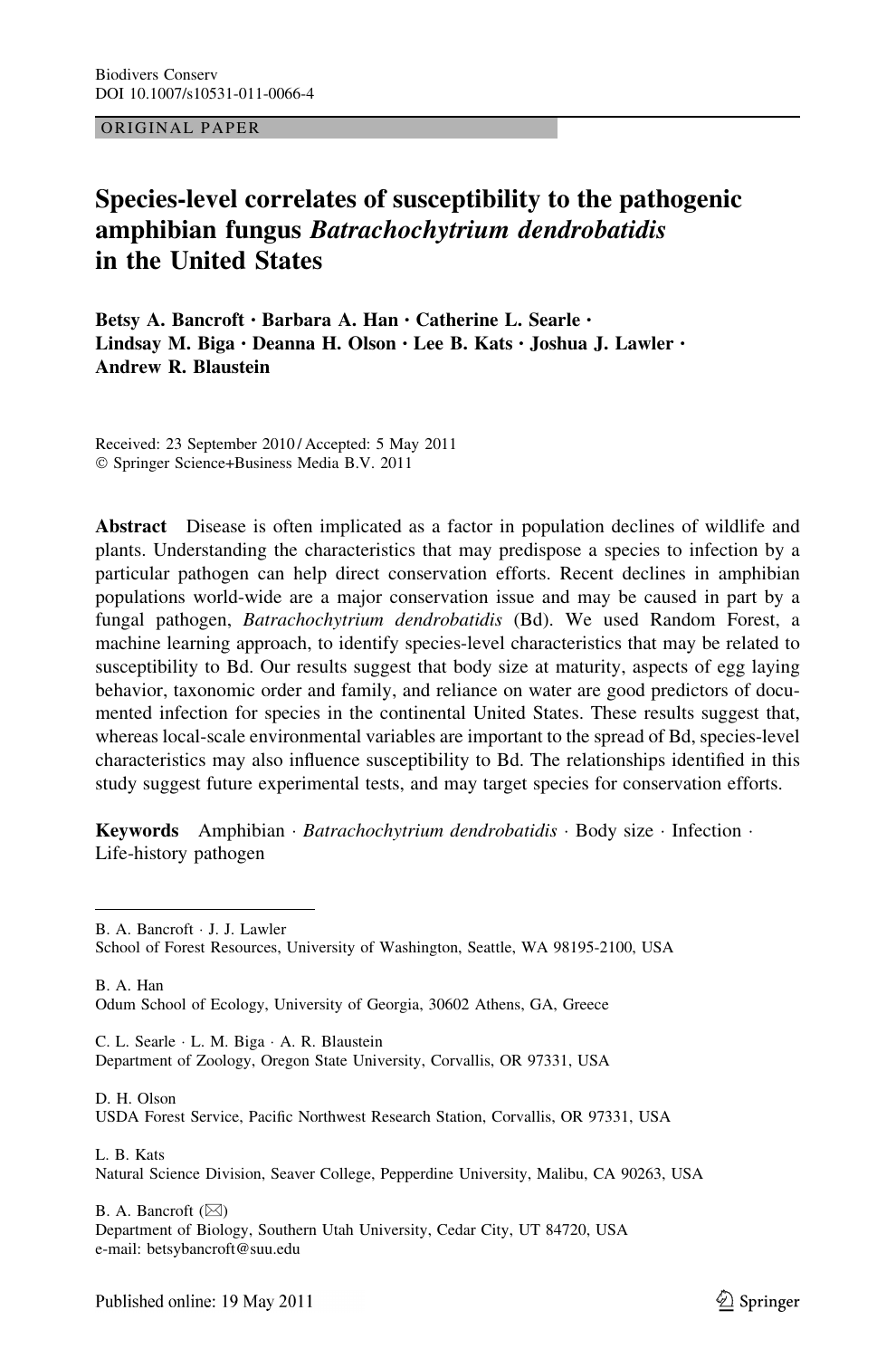#### Biodivers Conserv

#### Abbreviations

Bd Batrachochytrium dendrobatidis RF Random forest OOB Out of bag

# Introduction

Over geological time, five major mass extinction events have been recognized and some believe a sixth major extinction event is underway (Wake and Vredenburg [2008](#page-9-0)). As part of this phenomenon, members of the class Amphibia are experiencing population declines and extinctions at unprecedented rates (Stuart et al. [2004](#page-9-0)). Disease has been implicated as a major driver for these events (Daszak et al. [2003](#page-8-0)). One recently emerged pathogen, the fungus Batrachochytrium dendrobatidis (Bd), which causes the disease chytridiomycosis (Longcore et al. [1999](#page-9-0)), has been associated with worldwide declines and extinctions of amphibian populations (e.g., Lips et al. [2006](#page-9-0); Rachowicz et al. [2006](#page-9-0); updates on Bd distribution and host species available at <http://www.spatialepidemiology.net>).

Though lethal infection is common for numerous species, there is substantial variation in the effects of Bd. Some species, such as Rana catesbeiana, carry asymptomatic infections despite high pathogen loads (e.g., Daszak et al. [2004](#page-8-0)). Infection severity varies considerably between species of frogs, toads, and salamanders (e.g., Blaustein et al. [2005;](#page-8-0) Garcia et al. [2006;](#page-8-0) Padgett-Flohr and Longcore [2007\)](#page-9-0), among species and between larvae and adults of the same species (e.g., Blaustein et al. [2005](#page-8-0); Garcia et al. [2006](#page-8-0); Smith and Weldon [2007\)](#page-9-0).

Some of this variation may be explained by environmental conditions of host species and their life history stages. Some studies show host mortality events associated with chytridiomycosis during cool seasons (Berger et al. [1998;](#page-8-0) Bradley et al. [2002\)](#page-8-0). Furthermore, high-elevation species are suspected to be more susceptible to lethal chytridiomycosis compared to lower-elevation species, presumably due to differences in abiotic factors (Berger et al. [1998,](#page-8-0) Bosch et al. [2001](#page-8-0); Rachowicz et al. [2006](#page-9-0)). However, environmental variation does not explain differential susceptibility to Bd infection between coexisting species in a community that are under similar environmental conditions.

To determine why different species are affected by Bd in different ways, we analyzed the relationships between documented Bd infection (designated as ''susceptible'') and key life-history traits of amphibian species. We attempted to identify correlates between species traits and documented positive Bd infection (''susceptibility'') in the absence of locally varying data such as temperature or precipitation. If species characteristics are commonly related to positive Bd infection in the wild, conservation efforts could focus on those species demonstrating these characteristics.

# Materials and methods

## Data collection

We collected data on all amphibian species in the continental United States that have been tested for infection by Bd. Data on Bd infection were collected from (1) published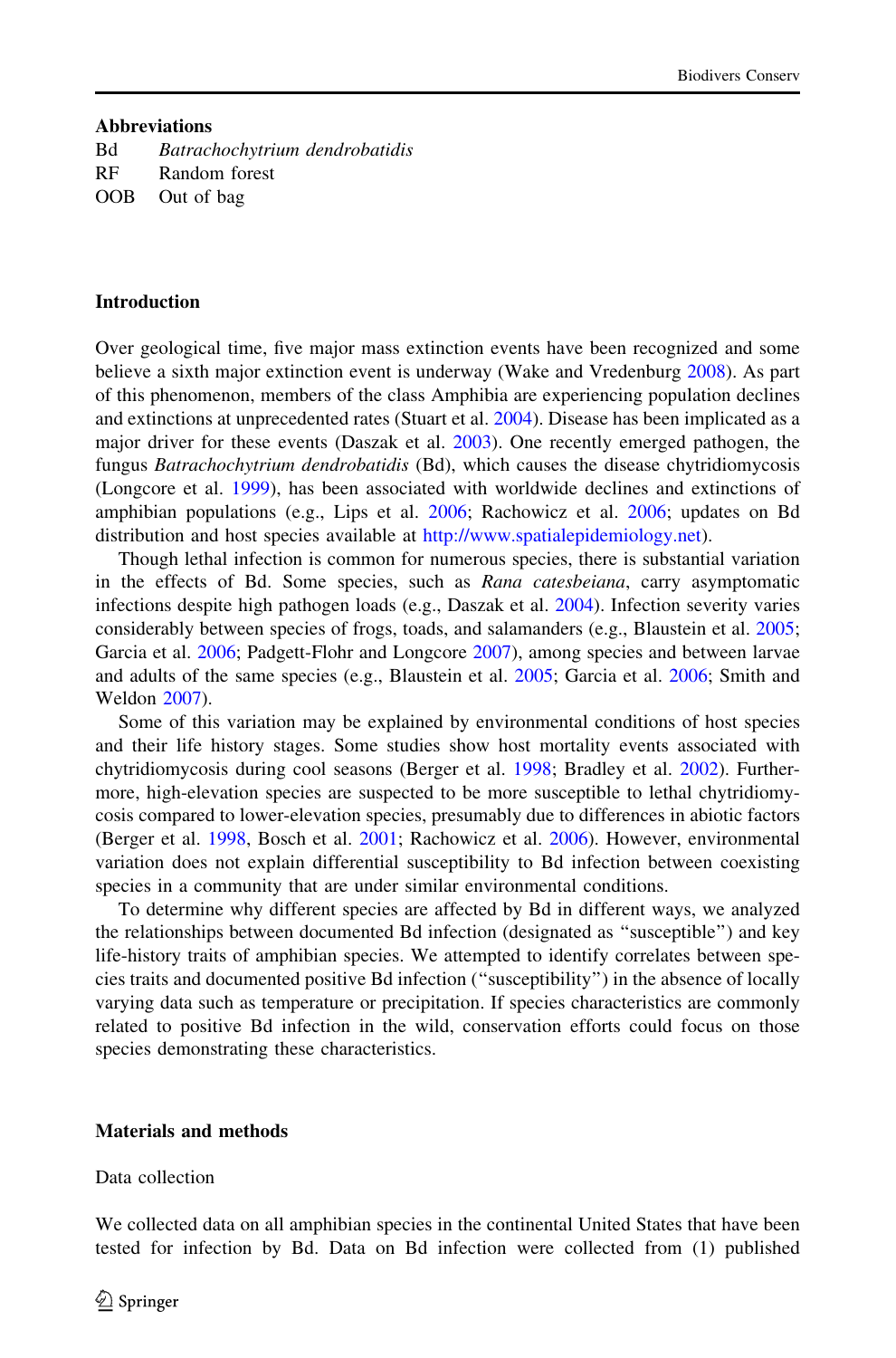literature and (2) data collected by D.H. Olson and M.C. Fisher for the Global Bd Mapping Project [\(www.spatialepidemiology.net/Bd-maps/\)](http://www.spatialepidemiology.net/Bd-maps/). For every species, we recorded whether an individual at any life history stage tested positive for Bd. If an individual tested positive, the species was considered susceptible to Bd infection. If no positive tests were recorded, that species was listed as not susceptible. It is possible that classification of susceptible and non-susceptible species could be biased by false positive or false negative tests for Bd infection. However, these data represent the current state of knowledge on Bd infection across all sampled amphibian species in the United States.

We used published literature and amphibiaweb.org to collect life-history characteristics (Table [1](#page-3-0)). We limited our searches to amphibians in the continental United States due to the consistency of data available through species accounts in Lannoo [\(2005\)](#page-8-0), many of which are also available at [www.amphibiaweb.org.](http://www.amphibiaweb.org) Data on explosive breeding behavior were collected from [www.amphibiaweb.org](http://www.amphibiaweb.org); Wells [\(1977](#page-9-0), [2007](#page-9-0)); and Halliday and Tejedo ([1995\)](#page-8-0). To ensure consistency among explanatory variables, we standardized our definitions of each life history characteristic (Table [1](#page-3-0)). In addition, we removed any species with fewer than three representatives of any categorical variable in the analysis.

#### **Predictions**

The characteristics we used in our analysis were those that we predicted would be most important in Bd susceptibility and transmission. Because Bd is an aquatic fungus, we predicted that more aquatic species (as determined by breeding habitat and reliance on water) would exhibit a greater tendency toward infection by Bd than less aquatic species. Body size can also influence pathogen exposure and load (Kuris et al. [1980\)](#page-8-0), so we predicted that species obtaining larger body size at maturity would be more likely to test positive than smaller species. Body size at maturity and at metamorphosis were correlated in our data set ( $P < 0.001$ , Spearman's = 0.54). Thus, we only included body size at maturity. Movements between habitats may increase the chances of exposure to Bd; therefore we predicted that species which migrate are more likely to be documented as infected. We also included taxonomic order (caudata or anura) as an additional factor in our analysis to determine whether there was a general difference in infection susceptibility between anurans and caudates, especially given that species within each group may share similar life history traits with each other. Similarly, Bd status may vary due to characteristics shared among species within a taxonomic family. Thus, we included taxonomic family as a predictor variable.

Because Bd is transmitted among amphibians (e.g., Rachowicz and Vredenburg [2004;](#page-9-0) Rachowicz and Briggs [2007](#page-9-0)), we predicted that social behavior would play an important role in the spread of Bd. Therefore, we predicted that species that aggregate would display a greater likelihood of being positive for Bd because of prolonged contact with conspecifics. We expected prolonged breeders would have more of an opportunity to contract Bd than those with relatively short breeding periods. Moreover, we predicted that species aggregating for purposes other than breeding might be more likely to be infected with Bd than less social species. For example, we predicted that species huddling for thermoregulation would be more prone to Bd infection than species that do not display this behavior. We predicted that larvae that form schools would be more likely to be infected with Bd than those that do not school. Thus, we predicted that amphibians displaying prolonged breeding or development and those species where individuals aggregate for breeding or thermoregulation would show more occurrences of positive Bd infection than species with relatively short breeding times or species that do not aggregate.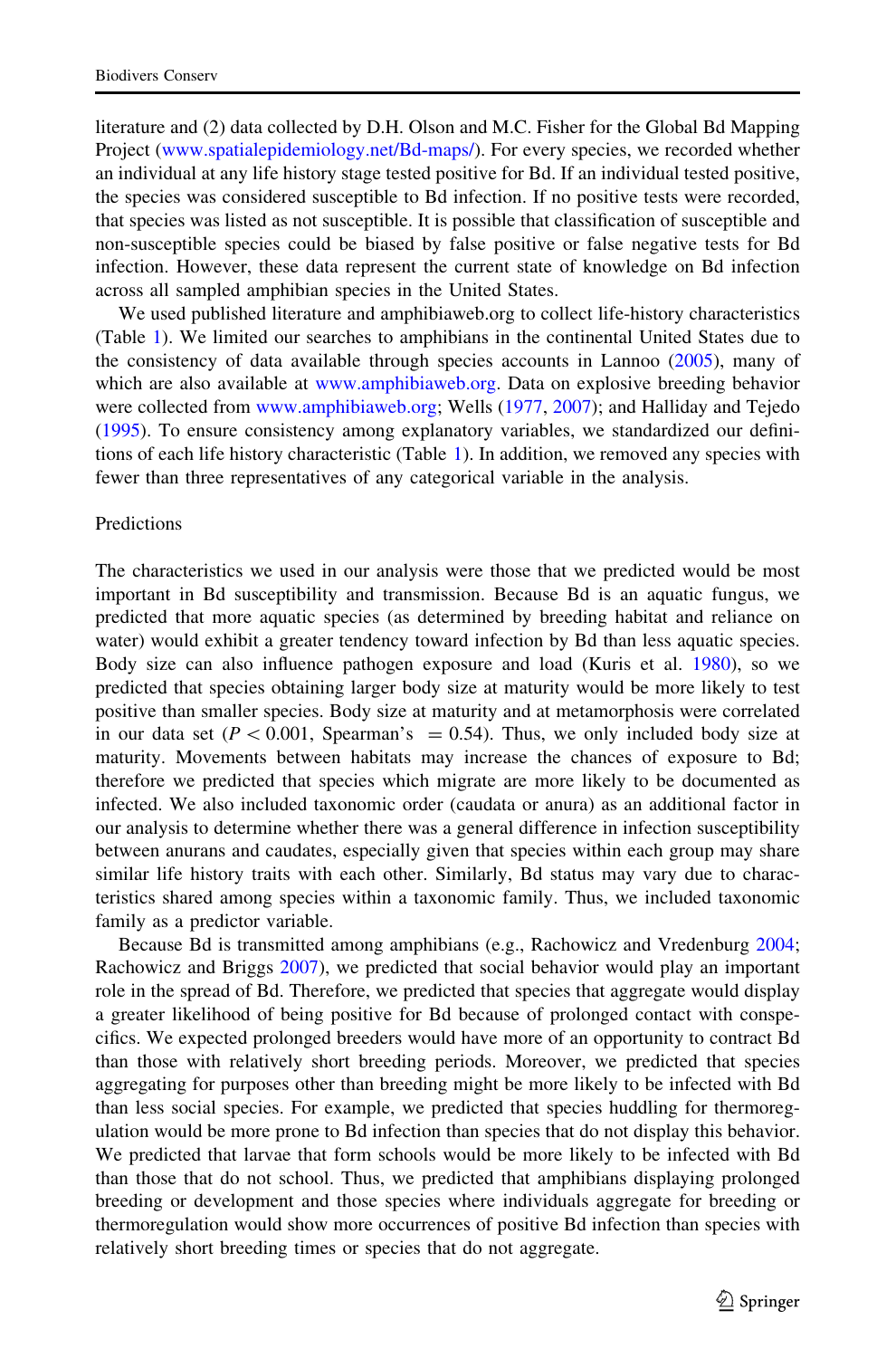| Variable<br>name           | Definition                                                                                                                                             | Range                                                                      |  |
|----------------------------|--------------------------------------------------------------------------------------------------------------------------------------------------------|----------------------------------------------------------------------------|--|
| Size at<br>maturity        | The smallest reported snout-vent length of<br>reproductively mature animals. If males and females<br>were listed, we used the smallest size of females | $16 - 115$ mm                                                              |  |
| Oviposition<br>depth       | Categorical estimation of average oviposition depth                                                                                                    | None $=$ terrestrial reproduction                                          |  |
|                            |                                                                                                                                                        | Shallow = oviposition at $\leq 0.5$ m                                      |  |
|                            |                                                                                                                                                        | Deep = oviposition at $>0.5$ m                                             |  |
|                            |                                                                                                                                                        | $Both = oviposition at both shallow$<br>and deep water                     |  |
| Reliance on<br>water       | Separates species in which all life stages are terrestrial<br>from those in which at least one stage is dependent                                      | $Yes = species with at least one life$<br>history stage dependent on water |  |
|                            | on water                                                                                                                                               | $No = species that are entirely$<br>terrestrial                            |  |
| Length of                  | A categorical estimator of larval period duration. The<br>longest interval recorded was used if more than one<br>value reported.                       | None                                                                       |  |
| larval                     |                                                                                                                                                        | $<$ 4 months                                                               |  |
| period                     |                                                                                                                                                        | $<8$ months                                                                |  |
|                            |                                                                                                                                                        | $<$ 12 months                                                              |  |
|                            |                                                                                                                                                        | $<$ 24 months                                                              |  |
|                            |                                                                                                                                                        | $>24$ months                                                               |  |
| Migratory                  | If any migrations were listed, the species was<br>considered to migrate                                                                                | $Yes = migrations reported$                                                |  |
|                            |                                                                                                                                                        | $No = no$ migrations reported                                              |  |
|                            | Aggregations Behavioral aggregation in groups of either kin or non-<br>kin, in larval and older life stages                                            | $Yes = aggregates$ as reported                                             |  |
|                            |                                                                                                                                                        | $No = no$ aggregations reported                                            |  |
| Egg laying<br>mode         | Categorical estimation of egg laying mode                                                                                                              | $Single = eggs$ individually<br>oviposited                                 |  |
|                            |                                                                                                                                                        | Small cluster $= 2 - 100$ eggs per<br>cluster, on average                  |  |
|                            |                                                                                                                                                        | Large cluster $=$ >100 eggs per<br>cluster, on average                     |  |
| Explosive                  | If breeding occurs in a single burst in the population,<br>the species was considered to be explosively<br>breeding                                    | $Yes = \text{explosive breeding reported}$                                 |  |
| breeding                   |                                                                                                                                                        | $No = no$ reported explosive<br>breeding                                   |  |
| Order                      | Taxonomic order                                                                                                                                        | $Anura = frogs$ and toads                                                  |  |
|                            |                                                                                                                                                        | $Caudata = salamanders$ and newts                                          |  |
| Family                     | Taxonomic family                                                                                                                                       | From amphibiaweb.org                                                       |  |
| <b>Breeding</b><br>habitat | Type of water body used for breeding                                                                                                                   | None $=$ terrestrial breeding                                              |  |
|                            |                                                                                                                                                        | $Moving = rivers or streams used$<br>for breeding                          |  |
|                            |                                                                                                                                                        | Standing $=$ ponds or lakes used for<br>breeding                           |  |
|                            |                                                                                                                                                        | $Both = moving and standing water$<br>used for breeding                    |  |

<span id="page-3-0"></span>Table 1 Life history variables and their definitions used in collecting data for the Random Forest analysis of species characteristics related to documented Batrachochytrium dendrobatidis (Bd) infection of United States amphibians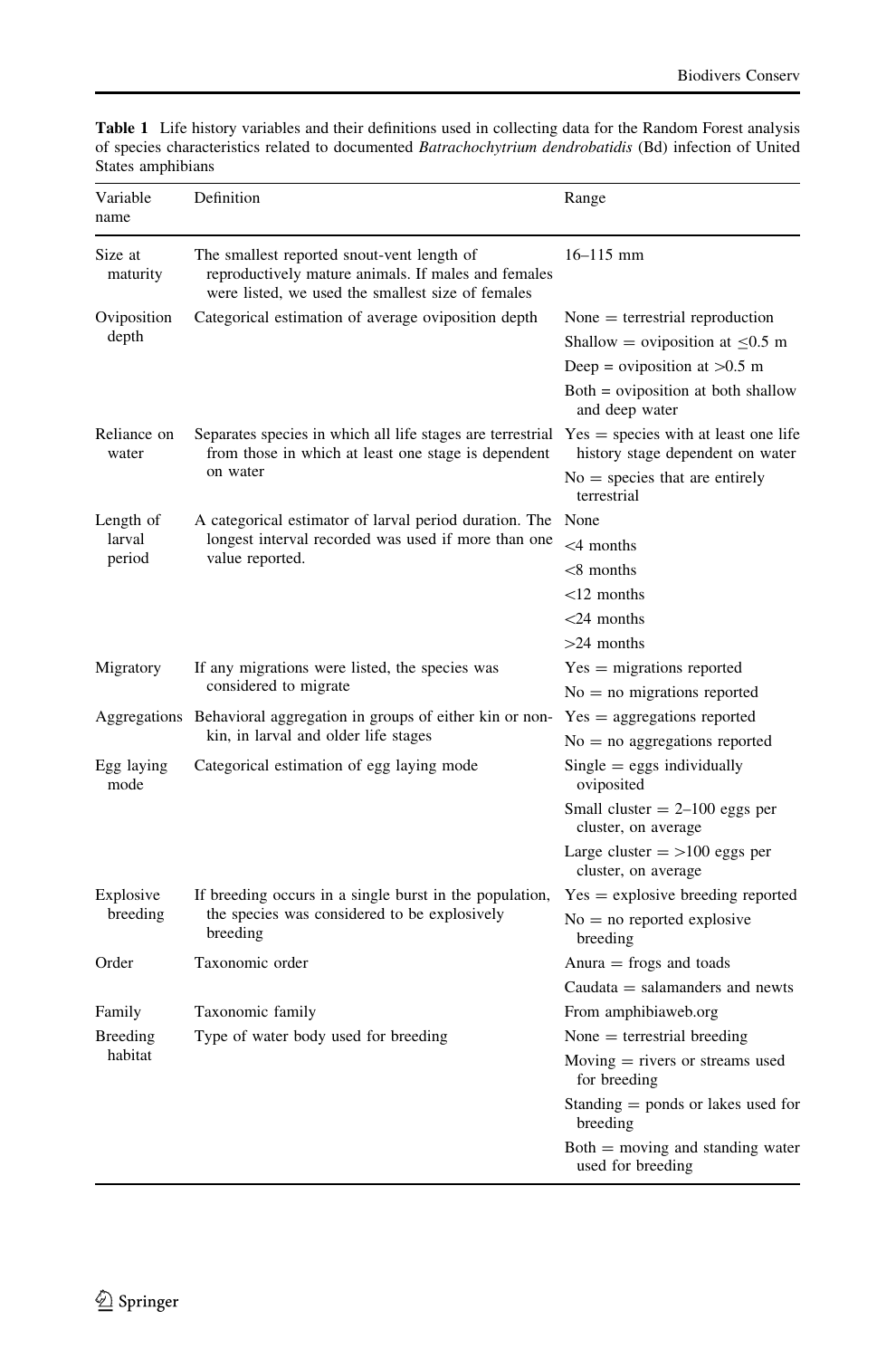Characteristics of egg laying may influence transmission and embryonic susceptibility to disease (Kiesecker and Blaustein [1997](#page-8-0)). However, Bd has not been associated with eggs and we predicted that egg laying behavior and depth of oviposition would not be a factor in infection status.

## Statistical analysis

Our goal was to generate a model identifying species life history characteristics related to infection status. We used a machine-learning approach called Random Forest (RF; Breiman [2001](#page-8-0)). RF is a model averaging technique based on classification and regression trees. RF builds a large set of trees (the "forest"; generally  $>500$  trees) from subsets of both the data and the explanatory variables and then combines the trees in the forest to generate an ensemble model of the structure in the data. The classification and regression trees used in RF are non-parametric models that allow for complex non-linear interactions among predictor variables, making these models more appropriate than linear models (i.e., logistic regression) commonly used to explore the relationship between explanatory variables and a binary outcome. RF cannot include phylogenetic trees within the structure of the analysis. We included two taxonomic levels (order and family) to capture some aspects of phylogenetic relatedness within the RF analysis. Moreover, recent empirical work showed that decision tree methods outperformed or were comparable to existing phylogenetic comparative methods, producing consistent predictions for binary response variables (Bielby et al. [2010](#page-8-0)). We used the Random Forest package (Liaw and Wiener [2002\)](#page-9-0) in R statistical software ([http://cran.r-project.org\)](http://cran.r-project.org) for all analyses.

For each of the classification trees, RF randomly selects two-thirds of the data to build a tree and then predicts the outcome of the remaining one-third of the data (out of bag data) using the tree. This process is repeated  $n$  times, where  $n$  is specified by the user. Trees in a ''forest'' are built from random subsets of the variables, resulting in low correlation among the trees in the forest. Two measures of error are reported by Random Forest. A confusion matrix quantifies the number of correctly predicted and incorrectly predicted cases in each class from the test data, while the out of bag (OOB) error is the percentage of samples misclassified from all classes in the test data. In addition, Random Forest reports a measure of variable importance generated through a permutation procedure. Briefly, the permutation procedure is as follows: the out of bag samples are classified using the trees and the number of correct classifications are summed. Each variable is randomly permuted and the data re-run through the tree and the correct classifications are summed. The number of correct classifications in the permuted OOB data are subtracted from the non-permuted OOB data and averaged across all trees in the ''forest'' (Breiman [2001\)](#page-8-0). Variables with high values of importance have greater influence on classification. Interactions among variables will result in high importance values for all of the interacting variables (Lunetta et al. [2004\)](#page-9-0). Partial plots of variable importance reveal the relationship between variables and the predicted classification.

We used RF to identify variables that are related to infection status by including all variables shown in Table [1](#page-3-0) in a model with infection status (susceptible or not susceptible) as the outcome. Because we had relatively low sample sizes  $(n = 107)$ , we built 10,000 trees in the ''forest''. We determined that trying two variables at each split minimized overall model error (OOB error; data not shown). We used the rfImpute function to estimate missing values using proximities. Data were imputed using 10 iterations of 1,000 trees each.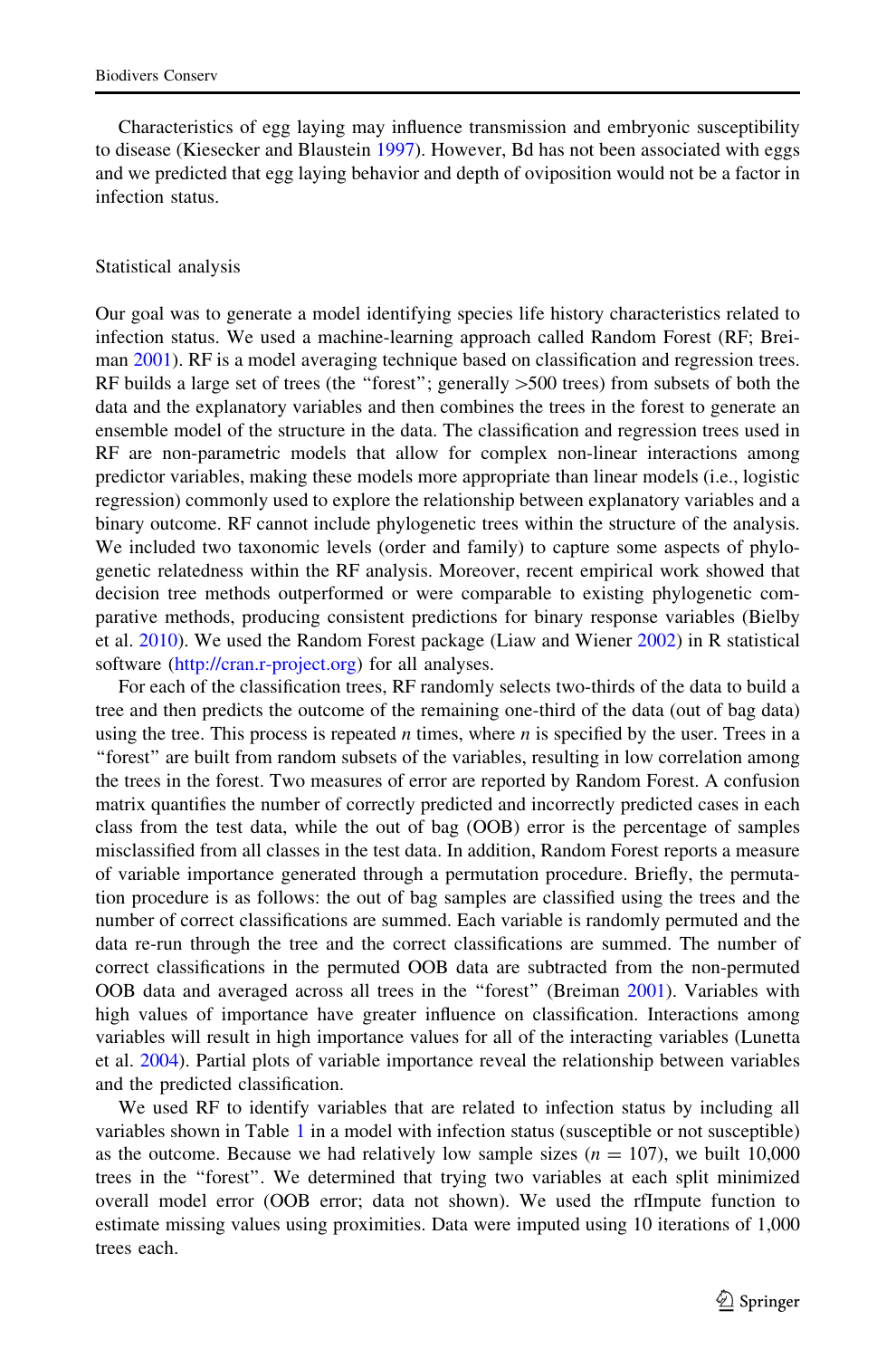# Results

We compiled Bd infection data for 117 species in the continental United States. Of these 117 species, 63 were documented as infected by Bd at the time of our data collection (January 2009). We eliminated 10 species due to insufficient representation, all due to being the single representative or a part of a pair within a taxonomic family.

Our statistical approach revealed a relationship between documented infection at the species level and size at reproductive maturity, egg laying behavior and mode, taxonomic order, and relationship with water. Random Forest correctly classified infection susceptibility in 69% of out of bag cases (OOB error =  $30.42$  %) using the variables in Table [1](#page-3-0). Species that tested positive for infection were more often accurately classified than species that tested negative for infection (Table 2). Random Forest revealed a strong relationship between infection status and size at reproductive maturity and family (Fig. 1). In addition, RF suggested a relationship between infection status and oviposition depth, reliance on water, egg laying mode, habitat used for breeding, and taxonomic order (Fig. 1).

Partial plots reveal the relationship between infection status and explanatory variables with high values of variable importance. Species that attain larger body size at maturity were more likely to be documented as susceptible to infection by Bd. In addition, individuals within the families Ranidae and Salamandridae were more likely to be documented as susceptible to infection by Bd, while Plethodondids were least likely to be documented as susceptible. Furthermore, species that lay eggs in aquatic habitats were more likely to be

| $T_{\alpha}$ , $\mathcal{L}_{\alpha}$ , $\mathcal{L}_{\alpha}$ , $\mathcal{L}_{\alpha}$ , $\mathcal{L}_{\alpha}$ , $\mathcal{L}_{\alpha}$ | $C1 - C2 - 1 - 1$ |                                                                                                                    |  |
|-------------------------------------------------------------------------------------------------------------------------------------------|-------------------|--------------------------------------------------------------------------------------------------------------------|--|
| negative)                                                                                                                                 |                   |                                                                                                                    |  |
|                                                                                                                                           |                   | species life history characteristics with <i>Batrachochytrium dendrobatidis</i> (Bd) infection status (positive or |  |
|                                                                                                                                           |                   | <b>Table 2</b> Confusion matrix from the Random Forest analysis of the association of United States amphibian      |  |

| Infection class | Classified as |          | Class error rate |  |
|-----------------|---------------|----------|------------------|--|
|                 | Negative      | Positive |                  |  |
| Negative        | 30            | 19       | 0.39             |  |
| Positive        | 14            | 44       | 0.24             |  |

Fig. 1 Importance of life history variables for infection with Batrachochytrium dendrobatidis (Bd) for United States amphibians ( $n = 107$  species), measured as the mean decrease in classification accuracy (MDA) when the life history variable is permuted in Random Forest. Higher values of MDA indicate a stronger relationship between the variable and classification of susceptibility to Bd infection at the species level

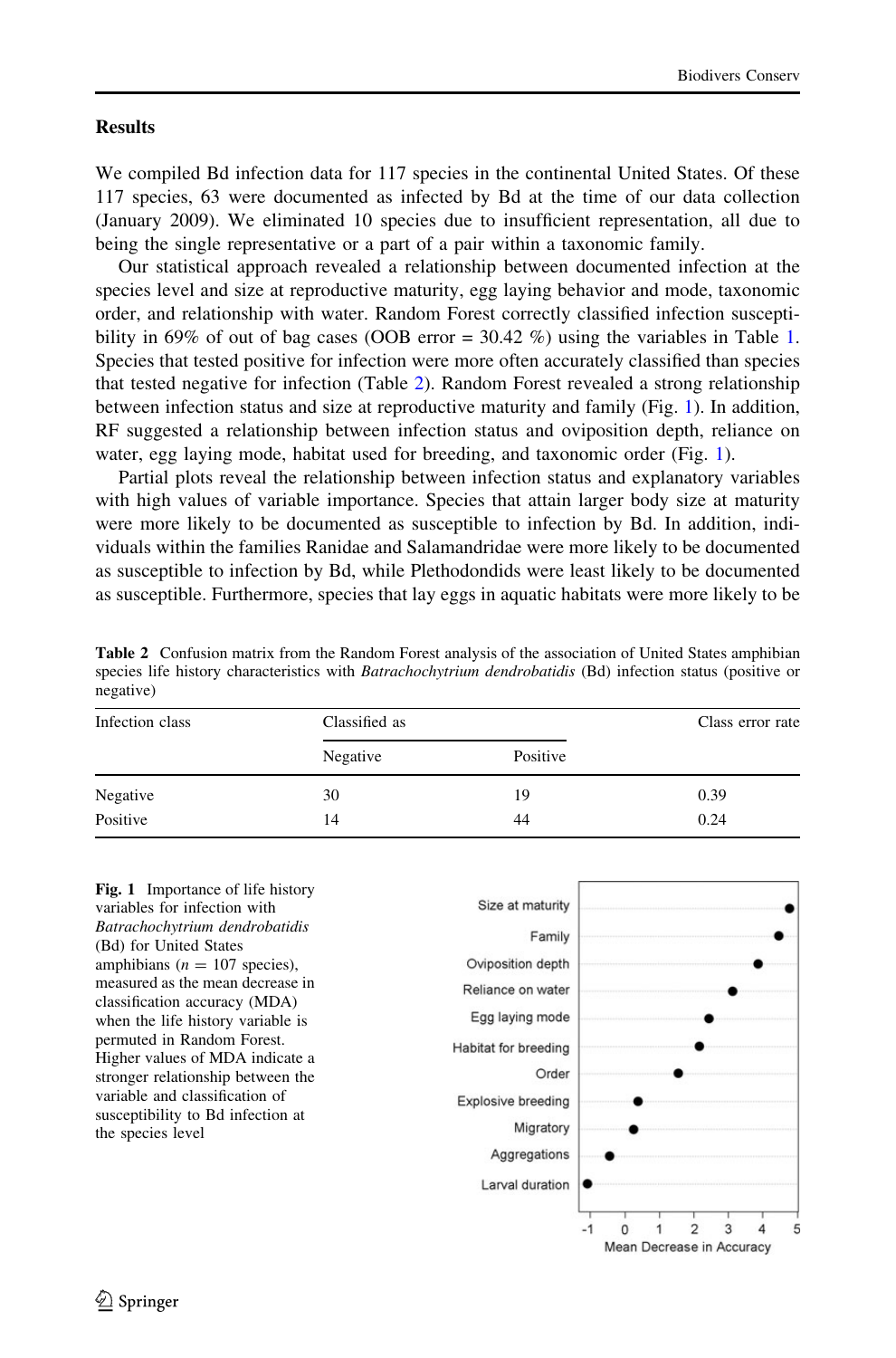documented as susceptible to Bd. Of the species that lay eggs in aquatic habitats, generalists (those species that use both deep and shallow habitats for egg laying) were less likely to be susceptible than habitat specialists.

Several other variables had moderate influence on classification of susceptibility to infection. These variables fall into two general categories: biological characteristics of the species (egg laying mode and taxonomic order) and habitat use characteristics (reliance on water and type of aquatic habitat used for breeding). Species that lay eggs in large clusters were more likely to be documented as susceptible to Bd infection, compared with species that lay eggs singly or in small clusters. Salamanders were less likely to be documented as susceptible to Bd than frogs and toads. Species that are reliant on water for some portion of their life cycle were more likely to be documented as susceptible than strictly terrestrial species. Species that use standing water for breeding either opportunistically or obligatorily were more likely to be susceptible to infection, compared to species with terrestrial breeding and species that exclusively use streams and rivers for breeding.

#### **Discussion**

Documented infection status at the species-level was successfully classified by our model in 69% of cases, suggesting a relationship between species characteristics and susceptibility to infection by Batrachochytrium dendrobatidis. Further, our analysis identified characteristics that may predict infection status at the species level. Although it is clear from previous work that Bd infection in individuals is influenced by environmental factors such as temperature (e.g., Berger et al. [1998](#page-8-0)), our analyses suggest that some species are more likely to be infected than others due to differences in life history traits.

Size at maturity was the variable with the highest value of importance in our analysis. Amphibians that mature at a larger size may live longer than those that mature at smaller sizes (e.g., LeClair and Lauren [1996;](#page-9-0) Morrison et al. [2004](#page-9-0)). This could increase the potential for Bd infection if the risk of non-lethal infection increases with host longevity. Long-lived amphibian hosts have a longer period of time to acquire Bd and could also carry Bd for long periods. Older and larger hosts generally have more kinds of parasites/pathogens and a greater density of particular parasites/pathogens than younger, smaller hosts (Kuris et al. [1980\)](#page-8-0). For example, comparison of parasite faunas of closely related taxa suggests that host species with large bodies have more ectoparasitic lice than do smaller species, presumably due to increased surface area available to support a higher density of lice (Kuris et al. [1980](#page-8-0)). The surface area of larger amphibians may increase the potential for Bd infection since more keratinized epidermal tissue is available to support Bd infection.

Taxonomic family was an important predictor of documented infection status. Current taxonomic relationships are in flux, particularly for some of the larger families of amphibians (e.g., Ranidae). However, as these taxonomic relationships were originally defined primarily using life-history characteristics rather than phylogenetic analysis, the importance of family as a predictor variable may capture other un-modeled aspects of life history. For example, Ranidae is likely polyphyletic but the species within Ranidae are superficially similar in body shape and habitat use. In addition, family may be correlated with several other variables in our study such as reliance on water and habitat used for breeding.

Characteristics of eggs and egg laying behavior were important in our classification. Species that oviposit in large clusters were more likely to be documented as susceptible to Bd infection, compared with species that lay eggs singly or in small clusters. It is likely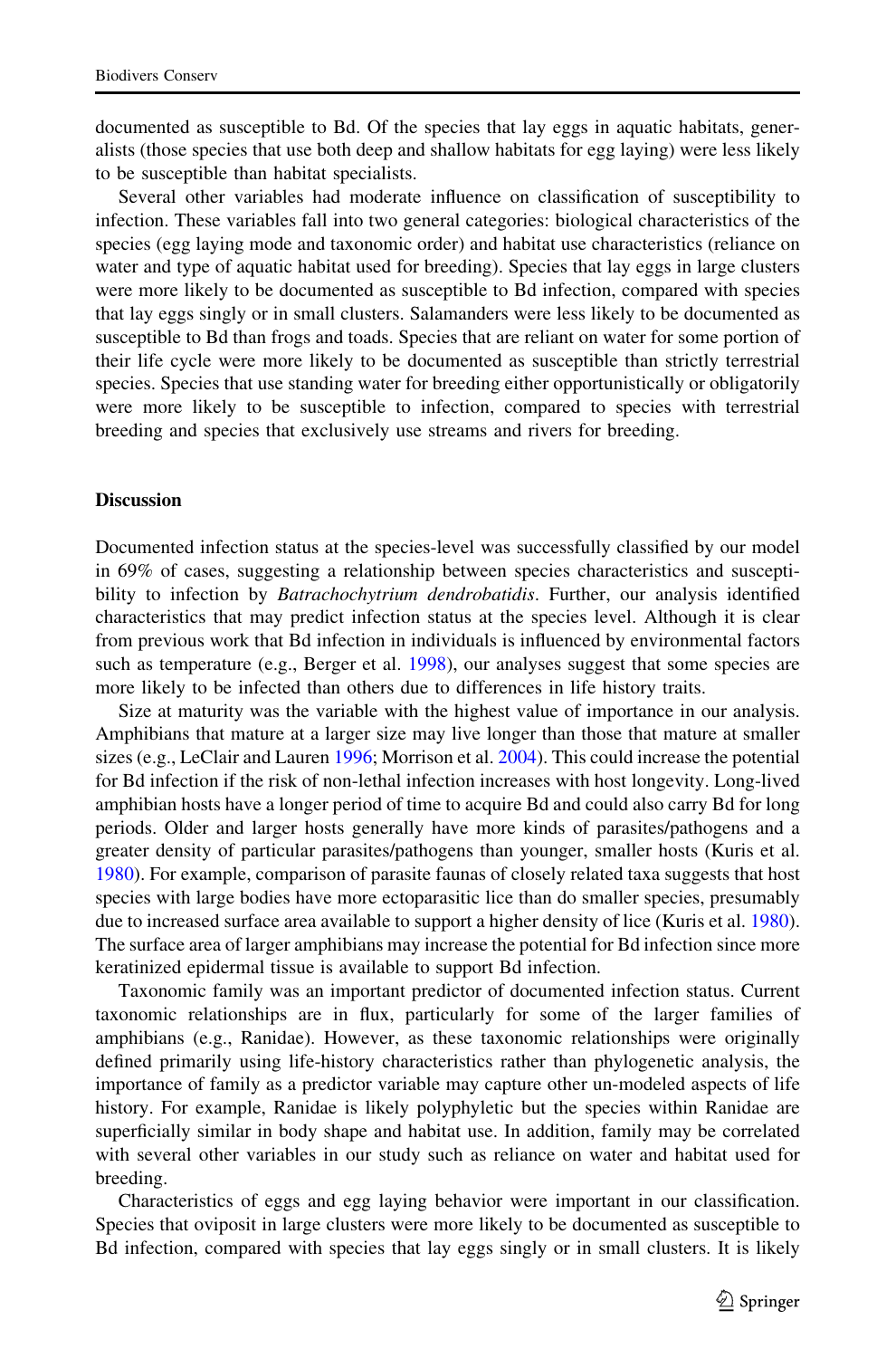that the relationship we detected is due to a correlation between egg laying behaviors and other, unknown and un-modeled, life history characteristics. For example, those species that lay eggs in large clusters may spend more time in amplexus, resulting in longer contact times between individuals during mating. Bielby et al. [\(2008](#page-8-0)) found that among species suffering from declines of enigmatic origin, species with smaller clutch sizes were more at risk of rapid decline. This relationship between clutch size and population decline suggests that number of eggs laid may influence population persistence. Species ovipositing in large clusters may be less susceptible to enigmatic declines, but more susceptible to Bd infection. Of the species which lay eggs in aquatic habitats, generalists that use both deep and shallow habitats for egg laying were less likely to be documented as susceptible than habitat specialists that lay eggs in either deep or shallow water. It is possible that generalist species that oviposit in a variety of habitats and water depths exhibit plasticity in egg laying and other behaviors that allow individuals to avoid areas with sick individuals or where conditions are appropriate for Bd growth.

Aquatic species were more likely reported as susceptible to Bd infection than terrestrial species. In addition, caudates (salamanders) were less susceptible to Bd than anurans. In our analysis, 36% of the salamanders were terrestrial whereas only 1.7% of the anurans were terrestrial. Because Bd is an aquatic pathogen and the anurans in our analysis are more aquatic than salamanders, anurans were more likely to be documented as susceptible to Bd as a group. However, our analysis suggests that aquatic salamander species are more likely to be susceptible to Bd infection than terrestrial salamanders. Similarly, Bielby et al. ([2008\)](#page-8-0) found that aquatic anuran species were more likely to have suffered Bd-related population declines. Thus, the relationship we observed is likely driven in part by the difference in documented susceptibility between salamanders and anurans, but also by differences among frogs and toads that use aquatic habitats differently.

We also found that species that breed in ponds and lakes were more likely to be documented as susceptible compared to species that breed in streams. This was unexpected because reports from the tropics suggest that stream dwelling amphibians are especially susceptible to Bd (e.g., Woodhams and Alford [2005;](#page-9-0) Whiles et al. [2006\)](#page-9-0). These contrasting results may reflect key differences in the dynamics of Bd infection and transmission between tropical and temperate regions. Furthermore, these results may yield clues to the biology of Bd and how it persists in different habitats and in different regions under different ecological regimes, especially in regard to differences in temperature, a key factor influencing the effects of Bd (e.g., Piotrowski et al. [2004](#page-9-0); Woodhams et al. [2008](#page-9-0)).

Several predictions were not supported by our analysis. For example, sociality per se was not a good predictor of Bd incidence. Thus, variables relating to sociality were less important predictors of Bd infection than other variables measured. Intuitively, a highly infectious disease should be more easily transmittable when hosts aggregate. However, more social species may have more highly evolved disease defense mechanisms because of the intense selection pressure of disease (Altizer et al. [2003\)](#page-8-0). Moreover, the important variable for disease transmission may not be sociality per se, but rather host density, or the presence of highly competent individuals or species. Most amphibian species appear to be potential hosts for Bd, suggesting that community composition or interspecific interactions may be important predictors of susceptibility. It is also possible that under certain biotic conditions, Bd is not very contagious.

Our analysis suggests that one avenue of future research should be identifying host life history characteristics that could predict species susceptibility to Bd. Thus, a similar analysis of amphibian species in tropical regions could highlight differences between Bd susceptibility and life history traits of tropical and temperate species. In addition, as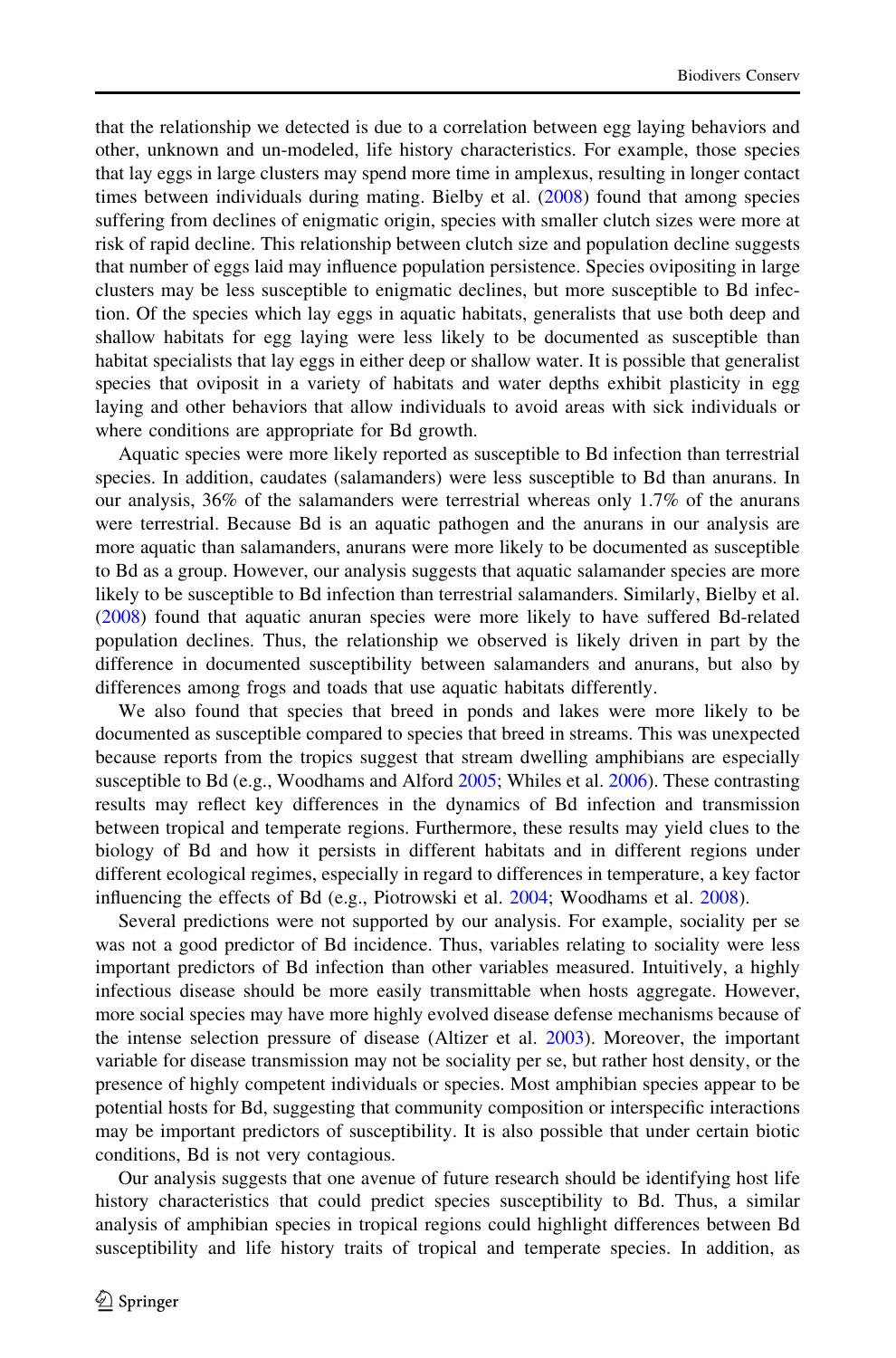<span id="page-8-0"></span>evidence for Bd-related declines is much stronger regions other than North America, similar analyses should be conducted on a region-by-region basis to identify potential correlates of infection outside of the United States. Correlation analyses such as the one presented here are most useful to generate testable hypotheses for experimental work. It is possible that some of the relationships we detected are not due to a relationship between Bd susceptibility and the specific characteristic, but rather to an unknown correlation between the characteristic included in the model and another species-level characteristic that is driving the observed relationship. However, the similarity between some of our results and those of Bielby et al. (2008) suggest important and understudied relationships between species characteristics and susceptibility to infection by Bd. Identifying species life-history characteristics in conjunction with predictive distribution modeling for Bd can highlight those species at high risk for infection by Bd (Ron [2005](#page-9-0); Rödder et al. [2009](#page-9-0)). Species exhibiting life history characteristics highly correlated with positive Bd infection could be targeted for preventative monitoring and disease intervention programs.

Acknowledgments We would like to thank T.T. Young, B. Blaustein, S. Andrews, J. Martin, L. Payton, O. Howlin, E. Girvetz, R. Bancroft, S. Bancroft, and J. Ng for assistance. B. Han was funded by an NSF Postdoctoral Research Fellowship in Biology.

# **References**

- Altizer S, Nunn CL, Thrall PH et al (2003) Social organization and parasite risk in mammals: integrating theory and empirical studies. Annu Rev Ecol Evol Syst 34:517–547
- Berger L, Speare R, Daszak P et al (1998) Chytridiomycosis causes amphibian mortality associated with population declines in the rain forests of Australia and Central America. Proc Nat Acad Sci 95:9031–9036
- Bielby J, Cooper N, Cunningham AA et al (2008) Predicting susceptibility to future declines in the world's frogs. Conserv Lett 1:82–90
- Bielby J, Cardillo M, Cooper N et al (2010) Modelling extinction risk in multispecies data sets: phylogenetically independent contrasts versus decision trees. Biodivers Conserv 19:113–127
- Blaustein AR, Romansic JM, Scheessele EA et al (2005) Interspecific variation in susceptibility of frog tadpoles to the pathogenic fungus Batrachochytrium dendrobatidis. Conserv Biol 19:1460–1468
- Bosch J, Martinez-Solano I, Garcia-Paris M (2001) Evidence of a chytrid fungus infection involved in the decline of the common midwife toad (Alytes obstetricans) in protected areas of central Spain. Biol Conserv 97:331–337
- Bradley GA, Rosen PC, Sredl MJ, Jones et al (2002) Chytridiomycosis in native Arizona frogs. J Wildlife Dis 38:206–212
- Breiman L (2001) Random forests. Mach Learn 45:5–32
- Daszak P, Cunningham AA, Hyatt AD (2003) Infectious disease and amphibian population declines. Diversity Distrib 9:141–150
- Daszak P, Strieby A, Cunningham AA et al (2004) Experimental evidence that the bullfrog (Rana catesbeiana) is a potential carrier of chytridiomycosis. An emerging fungal disease of amphibians. Herpetol J 14:201–207
- Garcia TS, Romansic JM, Blaustein AR (2006) Survival of three species of anuran metamorphs exposed to UV-B radiation and the pathogenic fungus Batrachochytrium dendrobatidis. Dis Aquat Organ 72:163–169
- Halliday T, Tejedo M (1995) Intrasexual selection and alternative mating behavior. In: Heatwole H, Sullivan BK (eds) Amphibian biology: social behaviour, vol 2. Surrey Beatty & Sons PTY Limited. Chipping Norton, NSW, Australia
- Kiesecker JM, Blaustein AR (1997) Influences of egg laying behavior on pathogenic infection of amphibian eggs. Conserv Biol 11:214–220
- Kuris AM, Blaustein AR, Alio JJ (1980) Hosts as islands. Am Nat 116:570–586
- Lannoo M (ed) (2005) Amphibian declines. The conservation status of United States species. University of California Press, Berkely, CA, USA